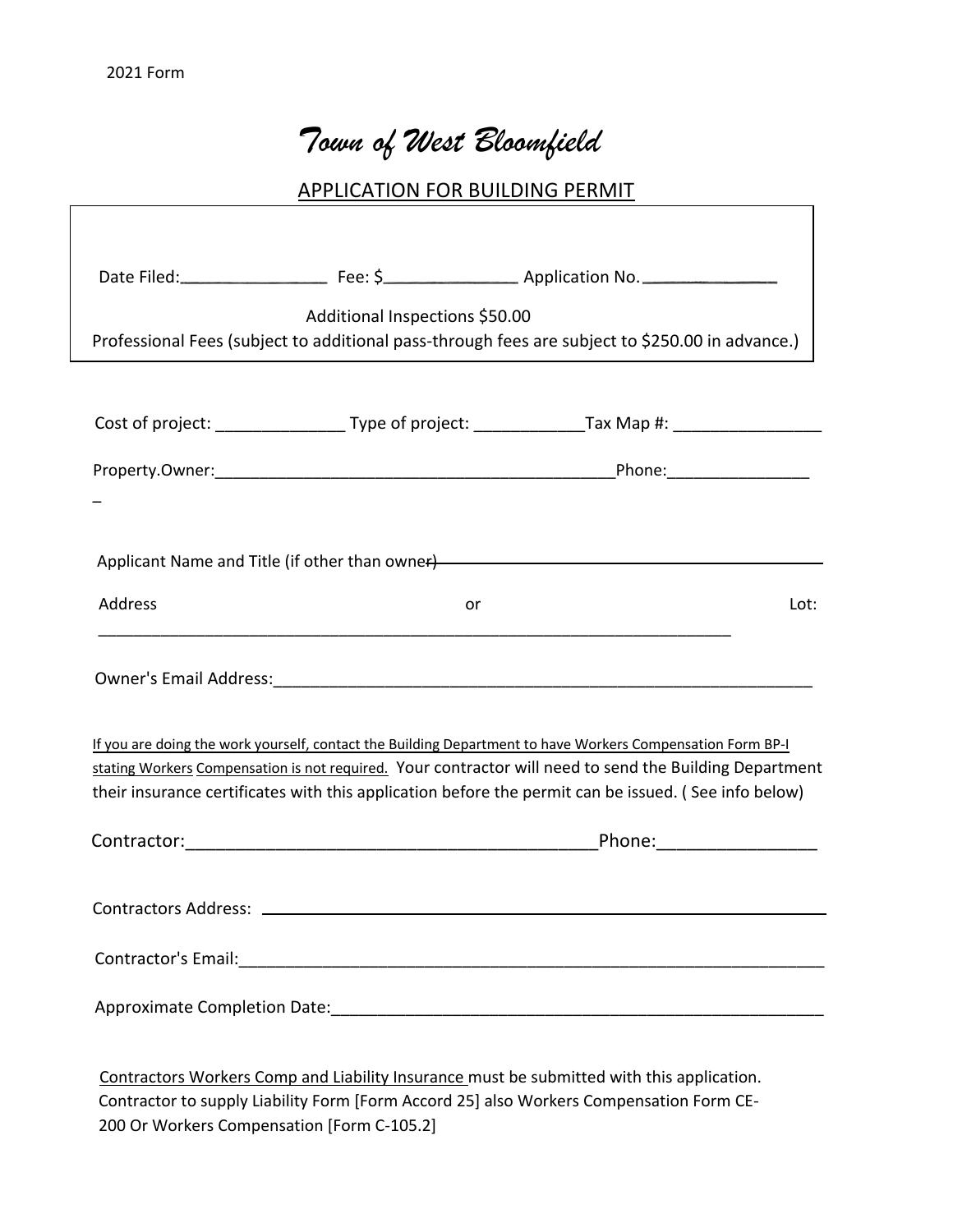Architect or Engineer:

Information if you have it: Zoning \_\_\_\_\_\_\_\_ District \_\_\_\_\_\_\_ Lot Dimensions Address: Phone: Cell: Cell: Email:

Please make a check out for the appropriate amount as indicated below for your type of project. Include the check with your application. No permit will be processed without the permit fee being paid.

Accessory Structures Sheds, Barns, Etc. 15 Cents/sq. ft. \$45.00 min

Alterations/Additions/Repairs/ Basement Remodeling 15 Cents /sq. ft. \$45.00 min

Commercial & Industrial Buildings Alterations and Additions 22 Cents / sq.ft.

Deck & Porches 15 Cents/ sq. ft. \$45.00 minimum

Demolition Permit \$15.00

Farm Buildings 2 Cents /sq.ft. \$40.00 minimum under 2000 sq.ft. Maximum Charge \$150.00

Fireplaces for wood burning, pellet stoves, gas fireplaces and chimneys \$35.00

Garage 15 Cents /sq. ft. \$45.00 minimum

Generator, Electric Wiring, Electric Service, Panel Boxes \$40.00 Third party electrical inspector must send in their final inspection on your electrical work. Their additional fees are not covered in our \$40.00 fee.

Mobile Home In Park \$125.00 plus \$125.00 park fee

Multiple Family Buildings 20 Cents /sq.ft. \$300.00 per unit minimum

Roof New or re-Roof \$45.00

Septic System \$100.00

Sign Permit \$40.00

Swimming Pool / Hot Tub \$50.00 (Above and In-ground)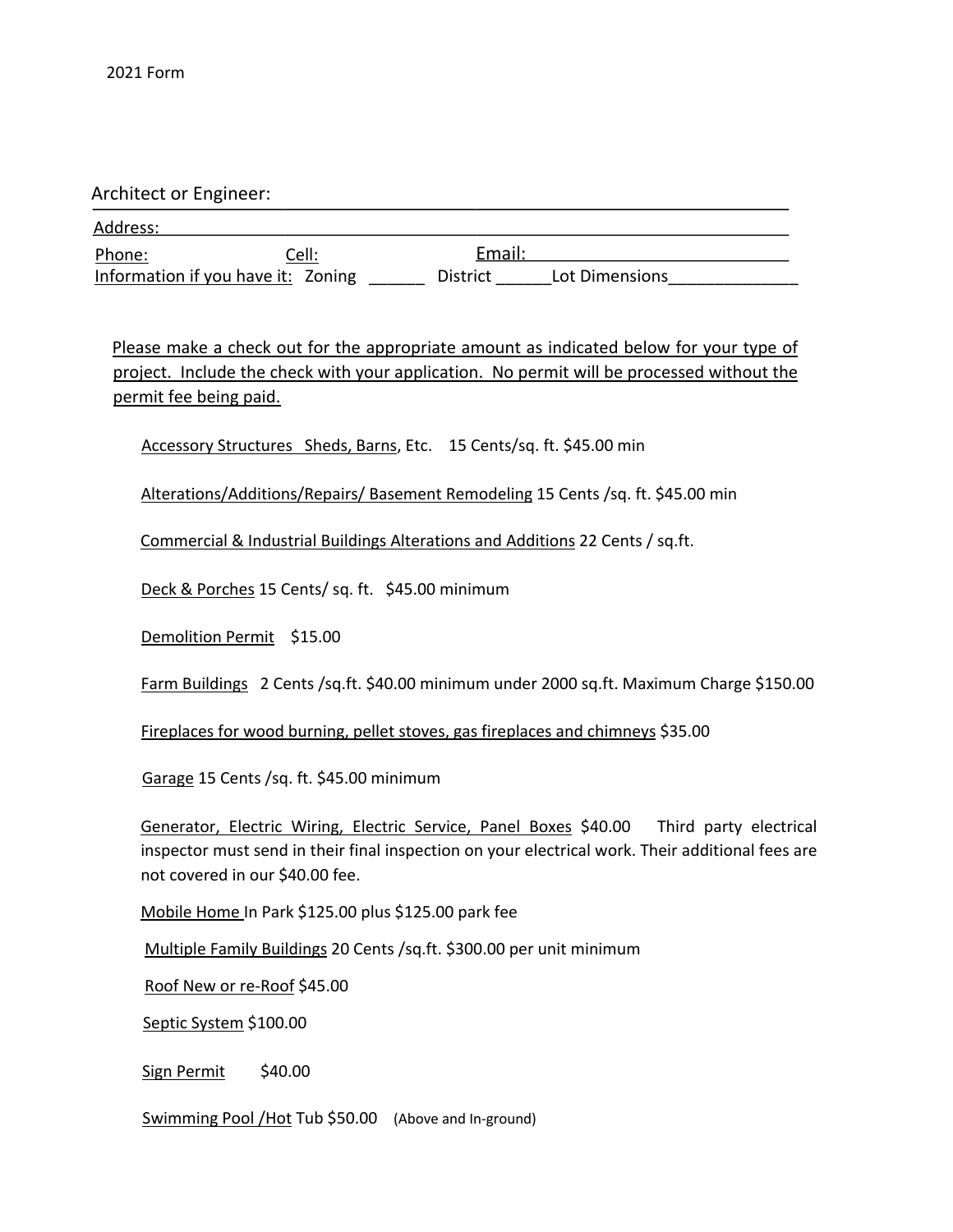#### **NOTE: FOR NEW CONSTRUCTION YOU WILL NEED THE FOLLOWING:**

One- and Two-Family Dwelling (Square foot measurements must include basement, decks, porches and attached garages) 17 Cents /sq.ft. plus \$300.00 park fee, plus fireplaces, generators, septic systems, etc.

Site plan or instrument survey map for any proposed project that is outside of the present home/building's footprint. You are to indicate on the map where your proposed construction will be in relation to the home, property lines and any other structures that exist on the property. Two sets of complete site/ building plans

#### NOTE:

The Applicant hereby authorizes the Code Enforcement Officer/Building Inspector/ Zoning Officer/ Fire Marshall to enter the premises (including buildings) involved in this Application at any reasonable time, with notice to applicant, for the purpose of inspection. COMMUNICATION WITH APPLICANT WILL BE MADE BY PHONE OR EMAIL WHICH EVER APPLICANT HAS SUPPLIED ON THE FIRST PAGE OF THIS APPLICATION. INDICATE HOW YOU WANT TO BE CONTACTED.

All communication relating to this Application should be addressed to Applicant at:

| <b>Mailing Address</b> | Phone: |
|------------------------|--------|
|                        |        |

NOTE: If the premises are locked or otherwise inaccessible, applicant will make such arrangements for inspections as the Officer may reasonably request in advance.

Applicant hereby CERTIFIES that they are authorized to make this application and to perform or cause performance (meaning to allow someone else that the applicant has hired or approved) of the matters proposed herein and that all statements herein are true and accurate. I acknowledge that no construction activities shall be commenced prior to the issuance of a building permit. I affirm that I have read the description of the work proposed and that all work will be performed in accordance with the NYS Building Code, local laws and ordinances and regulations whether specified herein or not.

| <b>Applicants Signature</b> | Date: |
|-----------------------------|-------|
|                             |       |

| <b>Building Department Approval:</b> | Date: |
|--------------------------------------|-------|
| Notes:                               |       |
|                                      |       |

\_\_\_\_\_\_\_\_\_\_\_\_\_\_\_\_\_\_\_\_\_\_\_\_\_\_\_\_\_\_\_\_\_\_\_\_\_\_\_\_\_\_\_\_\_\_\_\_\_\_\_\_\_\_\_\_\_\_\_\_\_\_\_\_\_\_\_\_\_\_\_\_\_\_\_\_\_\_\_\_\_\_ \_\_\_\_\_\_\_\_\_\_\_\_\_\_\_\_\_\_\_\_\_\_\_\_\_\_\_\_\_\_\_\_\_\_\_\_\_\_\_\_\_\_\_\_\_\_\_\_\_\_\_\_\_\_\_\_\_\_\_\_\_\_\_\_\_\_\_\_\_\_\_\_\_\_\_\_\_\_\_\_\_\_